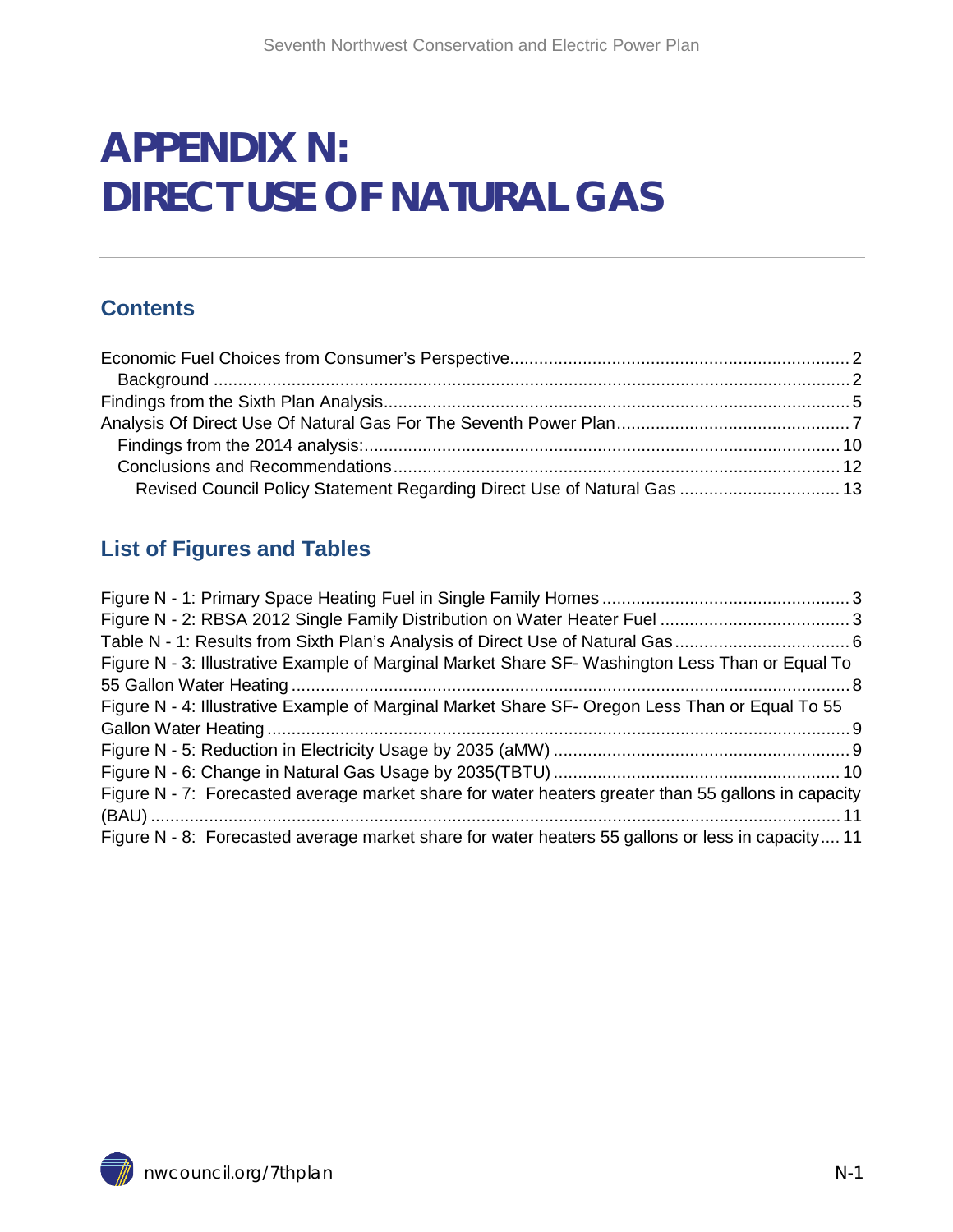# ECONOMIC FUEL CHOICES FROM CONSUMER'S PERSPECTIVE

## <span id="page-1-0"></span>Background

The issue of whether it is better to use natural gas directly in hot water heaters and furnaces than to generate electricity by burning natural gas and then use electricity to heat water and homes has been raised during the development of each of the Council's plans, starting with its first. Over the years the Council has conducted multiple studies to address this issue. The issue has been described by different names including fuel choice, fuel switching, direct use of gas, and total energy efficiency.

The region's natural gas companies sued the Council after the first power plan; one of the few law suits the Council has had. The concern was that the Plan recommended that Bonneville acquire energy efficiency (through its customer utilities) by providing financial incentives to encourage consumers to install measures that improved electricity efficiency. The gas companies argued that these incentives would disadvantage natural gas companies and encourage more use of electricity. Over time the concerns have morphed into arguments that direct use of natural gas is more thermodynamically efficient (i.e. uses less total energy to produce the same end use service) and hence more benign for the environment.

In 1994, the Council analyzed the economic efficiency of converting existing residential electric space and water heating systems to gas systems.<sup>[1](#page-0-1)</sup> The results of that study found potential savings of over 730 average megawatts of cost-effective fuel-switching opportunities within the region. However, the Council has not included programs in its power plans to encourage the direct use of natural gas, or the promotion of the conversion of electric space and water heat to natural gas. The basis for this policy recommendation is that all of the Council's prior analyses have indicated that fuel choice markets are working well. Since the large electricity price increases around 1980, the electric space heating share has stopped growing in the region while the natural gas space heat share in existing homes increased from 26 to 37 percent. A survey of new residential buildings conducted in 2004 for the Northwest Energy Efficiency Alliance (NEEA) found that nearly all new single-family homes constructed where natural gas was available had gas-fired forced air heating systems.<sup>[2](#page-1-1)</sup> The survey also found an increased penetration of natural gas heating in the traditionally electric heat dominated multi-family market, especially in larger units and in Washington.<sup>[3](#page-1-2)</sup> Fuel

 $\overline{a}$ 

<sup>&</sup>lt;sup>1</sup> Northwest Power Planning Council. "Direct Use of Natural Gas: Analysis and Policy Options". Issue Paper 94-41. Portland, OR. August 11, 1994.

<span id="page-1-1"></span><sup>&</sup>lt;sup>2</sup> Northwest Energy Efficiency Alliance, Single-Family Residential New Construction Characteristics and Practices Study. Portland, OR March 27, 2007. Prepared by RLW Analytics.

<span id="page-1-3"></span><span id="page-1-2"></span><sup>&</sup>lt;sup>3</sup> Northwest Energy Efficiency Alliance, MultiFamily Residential New Construction Characteristics and Practices Study. Portland, OR June 14, 2007. Prepared by RLW Analytics.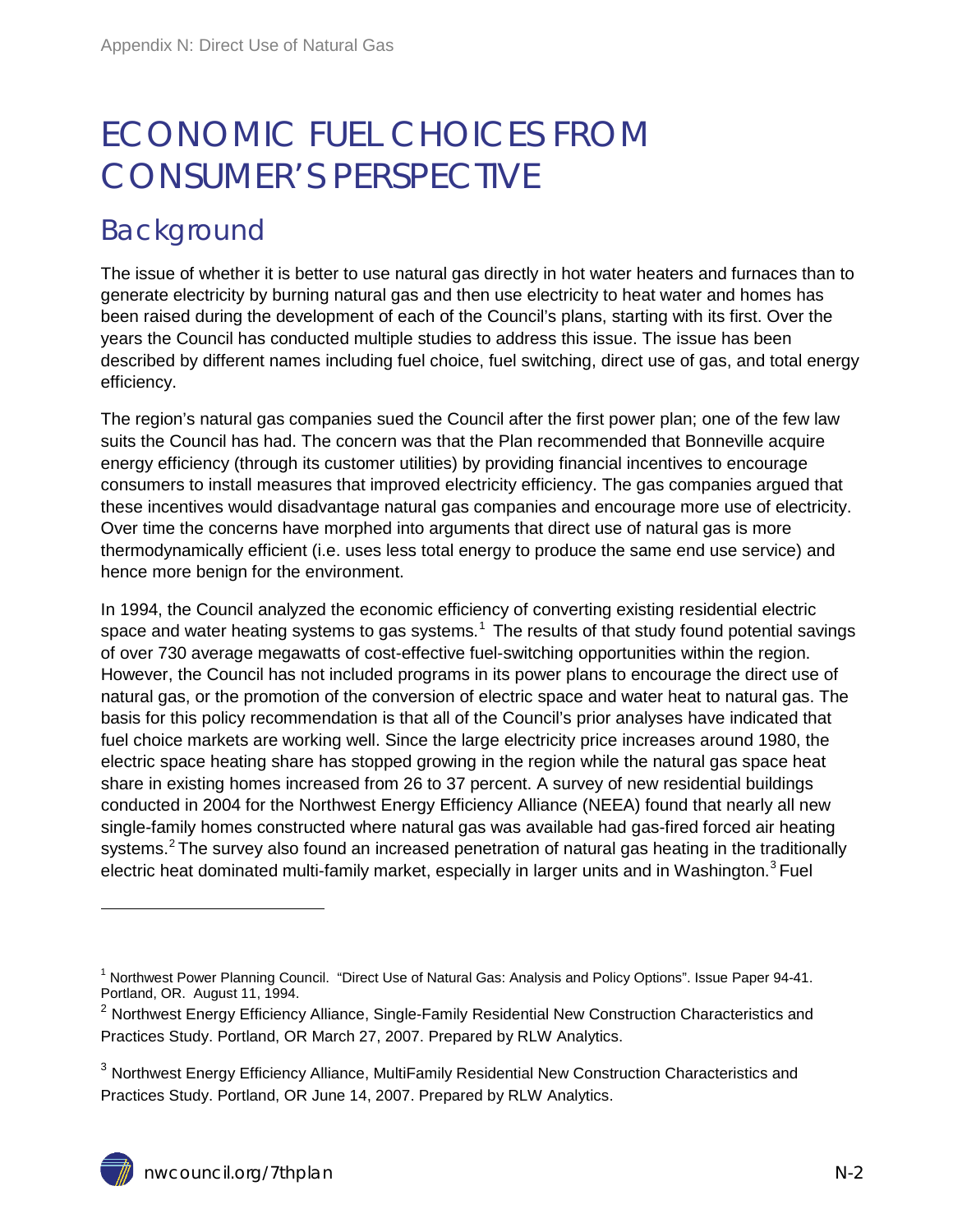conversion of existing houses to natural gas has been an active market as well, often promoted by dual-fuel utilities.

The most recent study available, the 2012 Residential Building Stock Assessment (RBSA) also conducted by NEEA, indicates that the trend of decreasing market share of electricity and increasing market share of natural gas is continuing. As Figures N - 1 shows, between 1992 and 2012 regional surveys the market share of both electric space and water heating in single family homes has declined while the market share of natural gas used for these same end uses has increased. Single family electric space heating dropped from about 60 percent in 1992 to about 33 percent by 2012 and electric water heating's market share declined from 76 percent to about 55 percent during the same period.

<span id="page-2-0"></span>



Market share of electricity as the primary space heating fuel has declined over the past two decades.



#### <span id="page-2-1"></span>Figure N - 2: RBSA 2012 Single Family Distribution on Water Heater Fuel

The Council's analytical findings and policy on the issue of direct use of natural gas/fuel switching have been very consistent. All of the Council's prior analysis found that while direct use of natural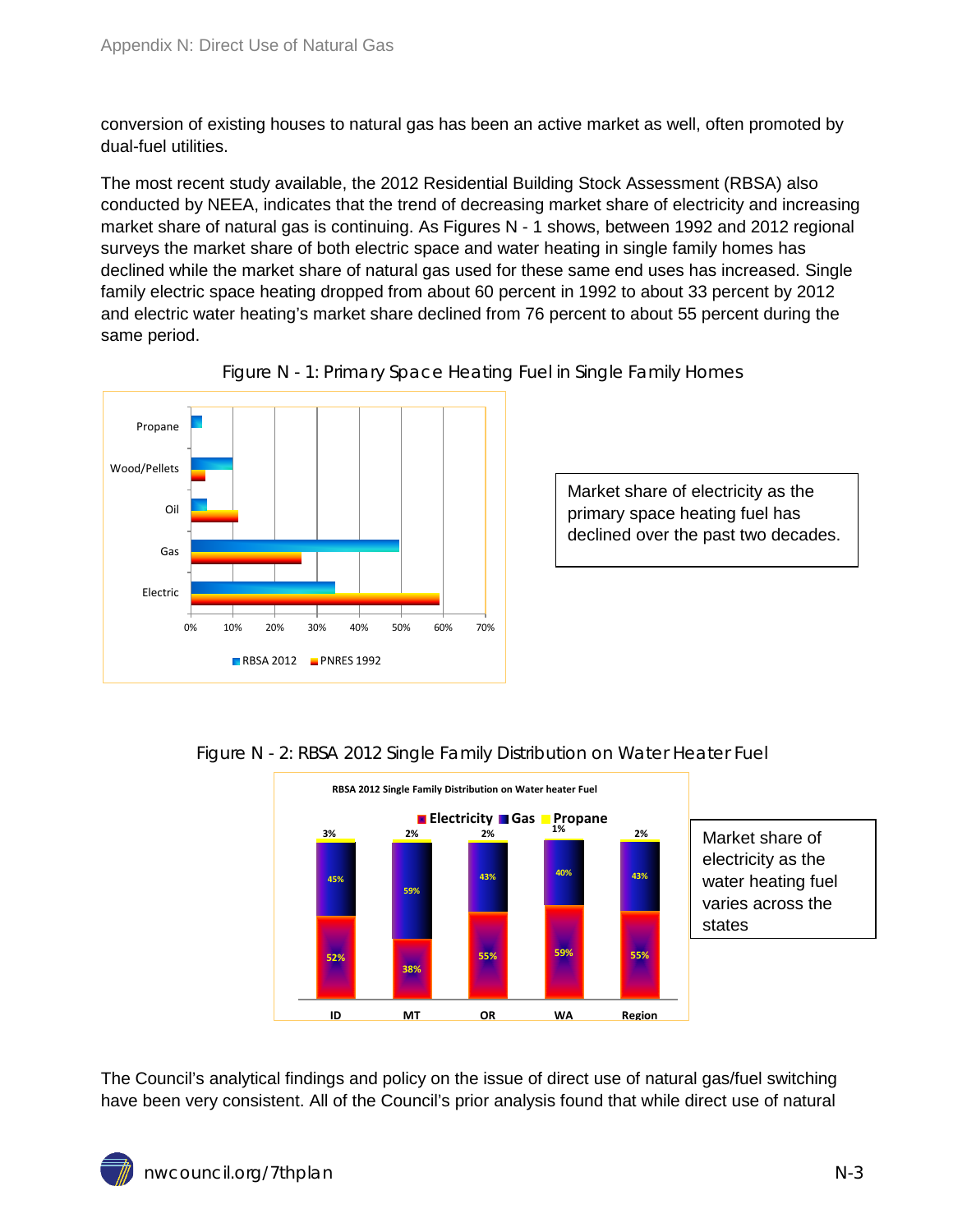gas is often more thermodynamically efficient than using electricity generated from natural gas, its economic efficiency (i.e., whether direct use of natural gas is lower cost) depends on the specific situation with respect to the relative price of natural gas and electricity, space and/or water heating energy use, the cost and efficiency of space and water heating systems, and access to natural gas service.

The Council's policy, adopted in its first plan, is that fuel switching is not conservation under the Northwest Power Act, which defines conservation as "any reduction in electric power consumption as a result of increases in the efficiency of energy use, production, or distribution."<sup>[4](#page-1-3)</sup> Further, the Council has determined, on the basis of its prior analysis, that fuel choice markets are reasonably competitive and that those markets should be allowed to work without interference. Thus, the current Council policy, which has been reaffirmed in each of past three plans, is:

#### **Council Policy Statement Regarding Direct Use of Natural Gas**

The Council recognizes that there are applications in which it is more energy efficient to use natural gas directly than to generate electricity from natural gas and then use the electricity in the end-use application. The Council also recognizes that in many cases the direct use of natural gas can be more economically efficient. These potentially costeffective reductions in electricity use, while not defined as conservation in the sense the Council uses the term, are nevertheless alternatives to be considered in planning for future electricity requirements.

The changing nature of energy markets, the substantial benefits that can accrue from healthy competition among natural gas, electricity and other fuels, and the desire to preserve individual energy source choices all support the Council taking a market-oriented approach to encouraging efficient fuel decisions in the region.

In light of changing technologies and energy prices and growing climate concerns, the Council was again asked to look at the direct use of natural gas issue in the Sixth Power Plan. The analysis was called for in the Action Plan (ANLYS-16) for the Sixth Power Plan. The Council conducted extensive analysis of the consumer options from two specific approaches. The first was to determine which residential space and water heating systems have the lowest *total resource cost* (TRC) while presenting an acceptable level of risk to the region. The second objective was to determine whether the *retail* market conditions will lead consumers to generally choose those same space conditioning and water heating systems. If the systems selected based on the regional economic and risk perspective are similar to those selected based on consumer economics, then it would suggest that no policy intervention is needed.

 $\overline{a}$ 



<span id="page-3-0"></span> $<sup>4</sup>$  [Northwest Power Act, §3(3), 94 Stat. 2698.]</sup>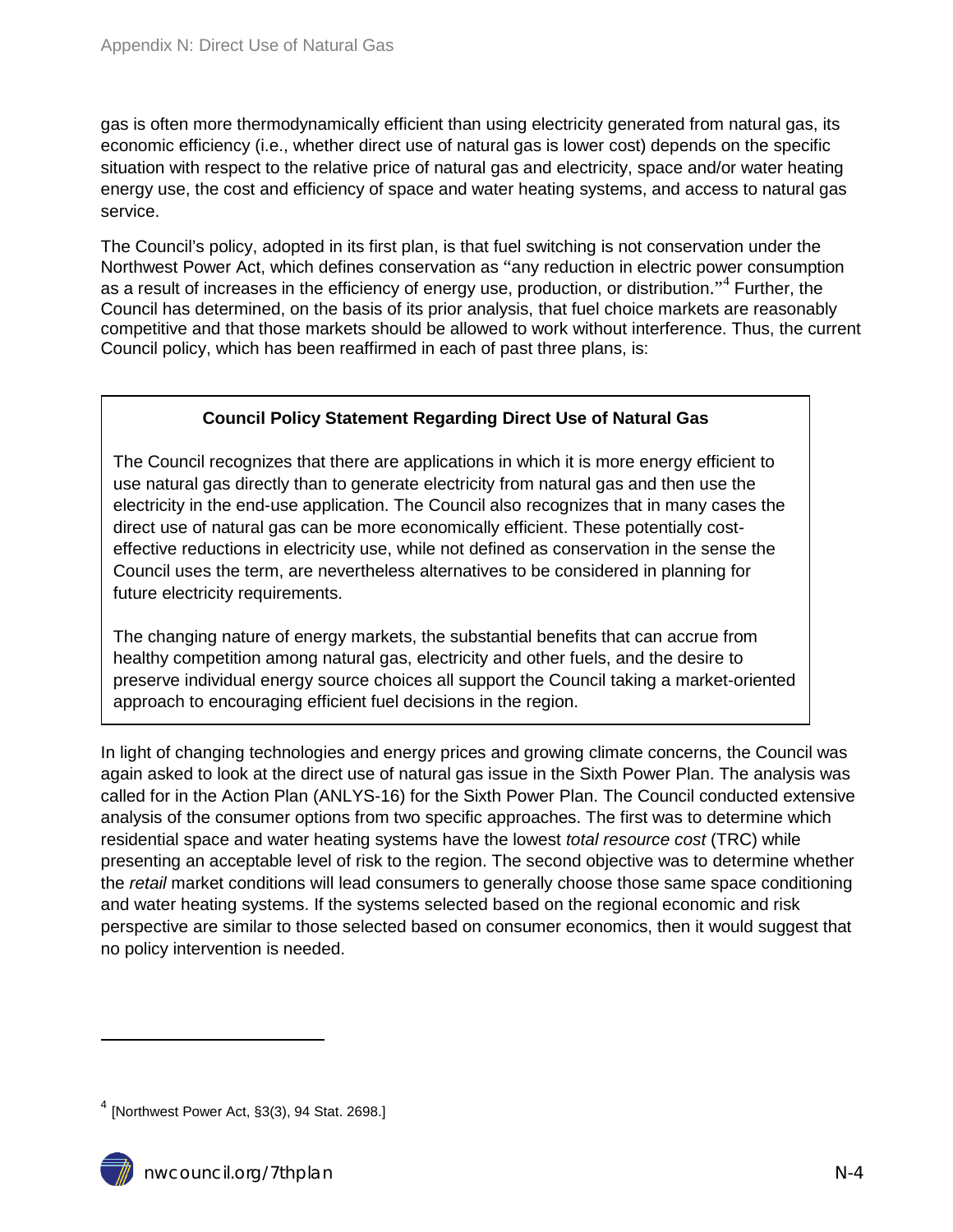# <span id="page-4-0"></span>FINDINGS FROM THE SIXTH PLAN ANALYSIS

The analysis conducted pursuant to the Sixth Plan Action Item found that nearly three quarters (73 percent) of the market segments studied did not find it economically advantageous to switch their space conditioning and/or water heating fuel source, as shown in Table N - 1. However, approximately one half of these market segments, all of which use electricity for space conditioning and/or water heating found that it was economical to upgrade the efficiency of their equipment. The 223 average megawatts of savings from these efficiency improvements were already captured in the Council's conservation supply curves and included in the Sixth Power Plan.

Table N - 1 also shows that for 22 percent of the market segments considered in the analysis the Council found that conversion from electric space heating and/or water heating to gas space and/or water heating was the most economical choice. If all of these households converted to natural gas regional electrical loads would be reduced by roughly 360 average megawatts and regional natural gas consumption would increase by just over 15 trillion BTU by the end of the 20-year period (2029). In aggregate across all market segments and excluding savings from efficiency improvements, a regional resource portfolio that reflects the economical selection of space conditioning and water heating systems would reduce regional electric loads by just under 340 average megawatts and increase regional natural gas consumption by slightly more than 13 trillion BTU.

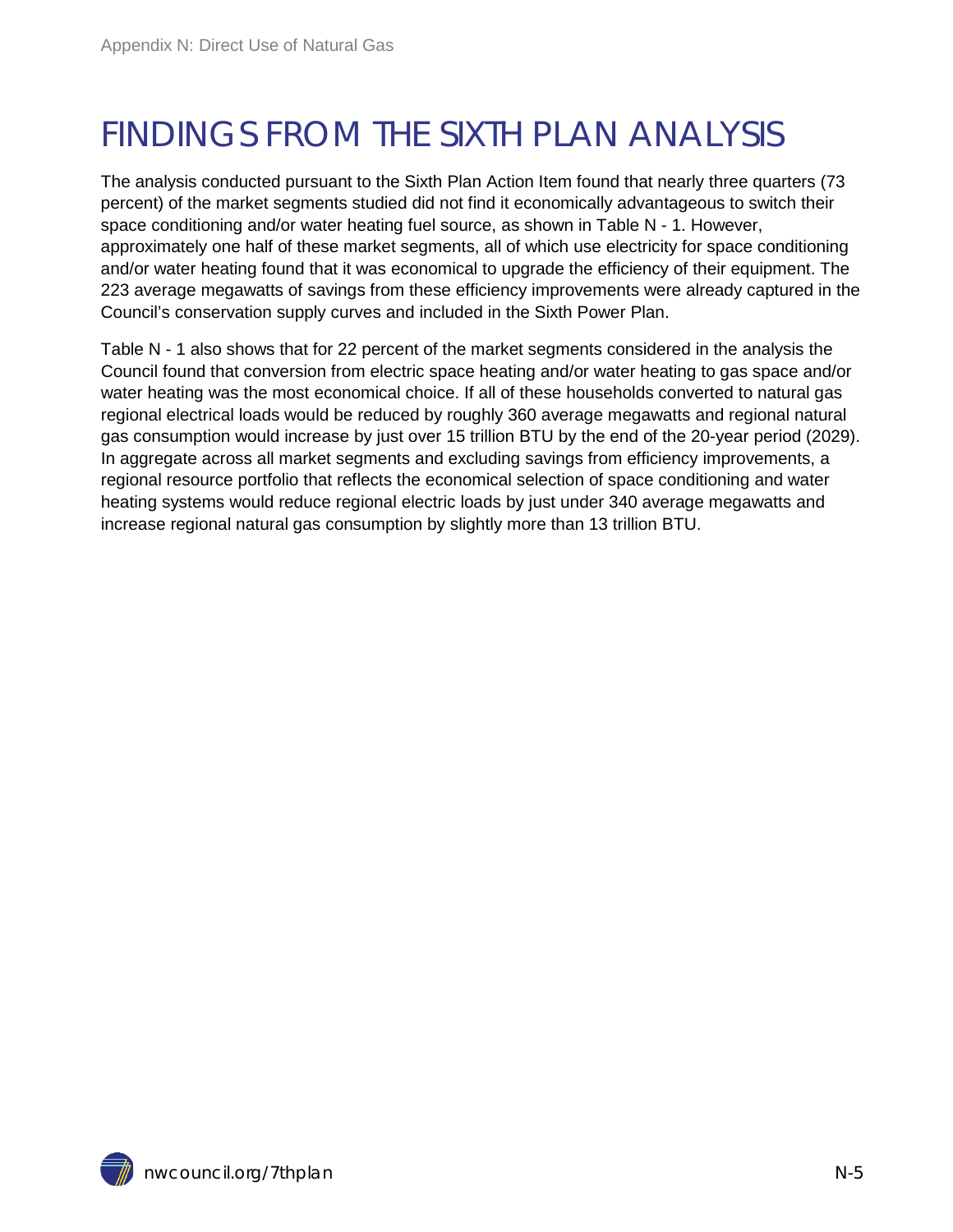<span id="page-5-0"></span>

|                                                                                                                                                    | Segments<br>Represented | No.<br>House-<br>holds/yr | 20-year<br>Total<br>House-<br>holds | Share of<br>Total | Existing<br>Use<br>(aMW/yr) | <b>Existing Use</b><br>(MMBTU/yr) | Annual<br>Change in<br>Use<br>(aMW/yr) | Change in<br>Use<br>(aMW by<br>20th yr) |
|----------------------------------------------------------------------------------------------------------------------------------------------------|-------------------------|---------------------------|-------------------------------------|-------------------|-----------------------------|-----------------------------------|----------------------------------------|-----------------------------------------|
| Replace w/Same Fuel & Same<br>Equipment                                                                                                            | 20                      | 48,412                    | 968,235                             | 37.3%             | 4.92                        | 2,500,094                         |                                        |                                         |
| w/Higher Efficiency Space Heating<br><b>Equipment Only</b>                                                                                         | 14                      | 1,807                     | 36,145                              | 1.4%              | 1.96                        |                                   | (1)                                    | (10)                                    |
| w/Higher Efficiency Water Heating<br>Equipment Only                                                                                                | 10                      | 33,439                    | 668,785                             | 25.8%             | 21.51                       |                                   | (6)                                    | (118)                                   |
| w/Higher Efficiency Space & Water<br><b>Heating Equipment</b>                                                                                      | 14                      | 11,142                    | 222,835                             | 8.6%              | 15.26                       |                                   | (5)                                    | (95)                                    |
| Sub-Total                                                                                                                                          | 58                      | 94,800                    | 1,895,999                           | 73.1%             | 43.65                       | 2,500,094                         | (11)                                   | (223)                                   |
| <b>Convers. fr Electricity to Gas</b>                                                                                                              |                         |                           |                                     |                   |                             |                                   |                                        |                                         |
| Space Heating only                                                                                                                                 | 11                      | 1,520                     | 30,400                              | 1.2%              | 1.57                        |                                   | (1.55)                                 | (31)                                    |
| Water Heating only                                                                                                                                 | 6                       | 21,197                    | 423.940                             | 16.3%             | 8.05                        |                                   | (8.05)                                 | (161)                                   |
| Space & Water Heating                                                                                                                              | 6                       | 5,745                     | 114,900                             | 4.4%              | 8.49                        |                                   | (8.29)                                 | (166)                                   |
| Sub-Total                                                                                                                                          | 23                      | 28,462                    | 569,240                             | 21.9%             | 18.11                       |                                   | (18)                                   | (358)                                   |
| <b>Conversions from Gas to</b><br><b>Electricity</b>                                                                                               |                         |                           |                                     |                   |                             |                                   |                                        |                                         |
| Space Heating only                                                                                                                                 | $\mathbf 0$             | $\overline{a}$            | $\overline{a}$                      | 0.0%              | $\blacksquare$              | ÷,                                | $\overline{a}$                         | $\blacksquare$                          |
| Water Heating only                                                                                                                                 | 6                       | 6,262                     | 125,240                             | 4.8%              | 0.10                        | 98,713                            | 1.21                                   | 24                                      |
| Space & Water Heating                                                                                                                              | $\pmb{0}$               | $\blacksquare$            |                                     | 0.0%              |                             |                                   |                                        |                                         |
| Sub-Total                                                                                                                                          | 6                       | 6,262                     | 125,240                             | 4.8%              | 0.10                        | 98,713                            | 1                                      | 24                                      |
| <b>Conversions from Electric Space</b><br><b>Heating and Gas Water Heating to</b><br><b>Gas Space Heating and Electric</b><br><b>Water Heating</b> | 8                       | 168                       | 3,360                               | 0.1%              | 0.16                        | 2,648                             | (0.13)                                 | (3)                                     |
| <b>Totals</b>                                                                                                                                      | 95                      | 129,692                   | 2,593,839                           | 100%              | 58                          | 2,601,455                         | (27.97)                                | (559)                                   |
| <b>Changes Net of Efficiency</b>                                                                                                                   | 37                      | 34,892                    | 697,840                             | 27%               | 18                          | 101,361                           | (16.81)                                | (336)                                   |

#### Table N - 1: Results from Sixth Plan's Analysis of Direct Use of Natural Gas

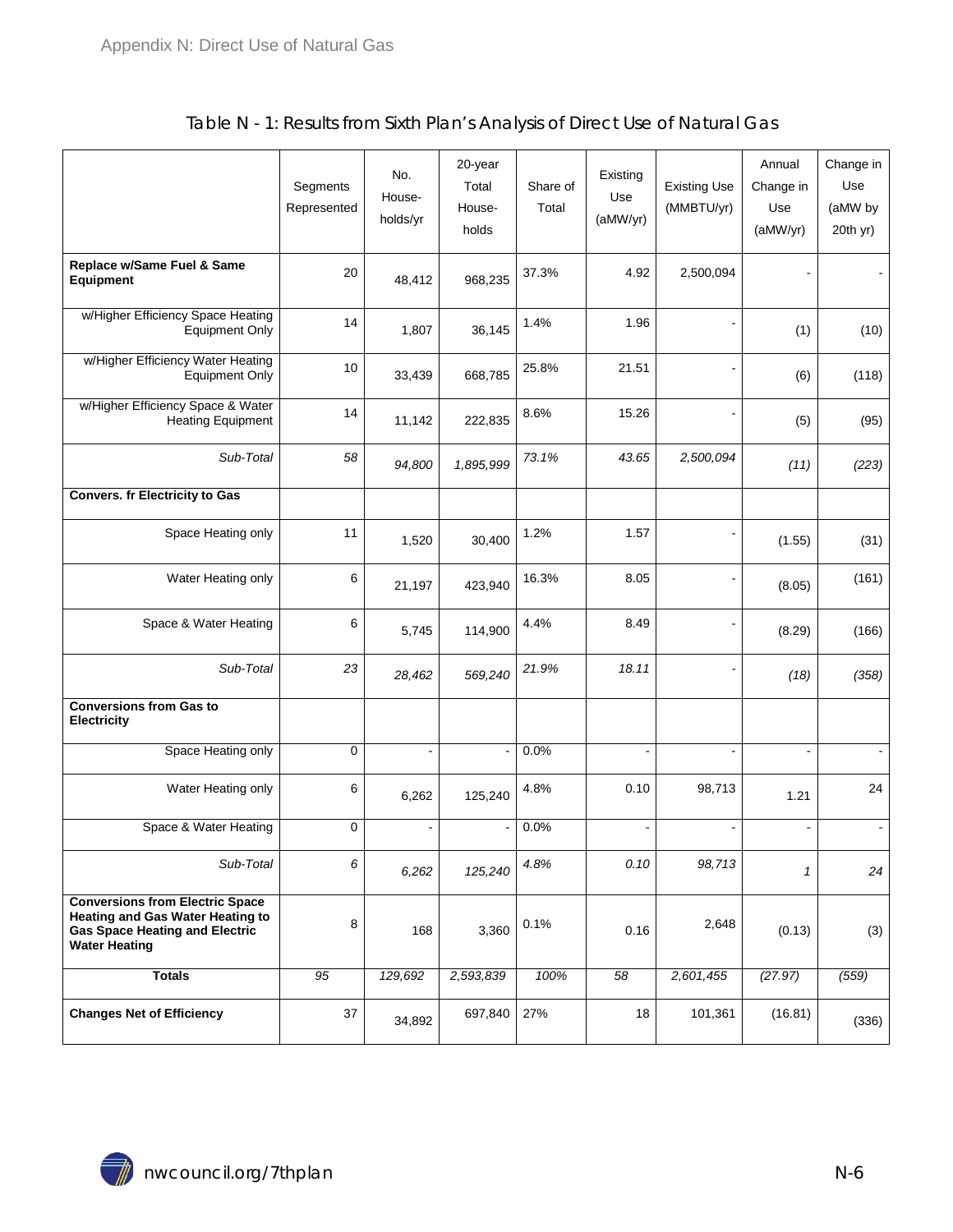Using the findings from the extensive analysis done following the adoption of the Sixth Power Plan, the assessment for the Seventh Power Plan focused on those market and end use segments that promised the best economic options for conversion from electricity to natural gas. The market segments with the largest potential and most favorable economics were existing single family homes with electric water heating and natural gas space heating.

## <span id="page-6-0"></span>ANALYSIS OF DIRECT USE OF NATURAL GAS FOR THE SEVENTH POWER PLAN

The Seventh Power Plan analysis focused at the potential shift from electricity to natural gas in the single family water heating market. The analysis considers two water heater tank sizes. This was done to reflect the fact that beginning in 2015, the federal appliance standards establish different minimum efficiency levels by water heater size category, one for larger than 55 gallon capacity water heaters and another for water heaters with 55 gallon or lower capacity.

As noted previously, pursuant the Action Item ANLYS-16 in the Sixth Plan, the Council conducted a study of the direct use of natural gas as part of a continued effort to identify whether there is a need for programs encouraging consumers to switch from electric space heat and water heat to natural gas space heat and water heat. The Council's 2012 study's findings were reported in Council document 2012-01, "*Direct Use of Natural Gas: Economic Fuel Choices from the Regional Power System and Consumer's Perspective*". [https://www.nwcouncil.org/reports/2012-01/.](https://www.nwcouncil.org/reports/2012-01/)

This study analyzed 94 residential market segments and compared the consumer least-cost retrofit options to the water heating options that would be chosen given a total resource cost test. Overall, the study found that there was general alignment between the water heating systems that are least cost to the consumer and least total cost to the region. This alignment indicated that price signals exist which encourage a shift to the direct use of natural gas. Whereas price signals have been shown to be in place which encourage shifting to the direct use of natural gas, market studies on how consumers make choices have shown repeatedly that consumers do not choose based on price alone. Rather, these studies suggest that consumers are "rationally inattentive" to prices alone.<sup>[5](#page-3-0)</sup> Given this knowledge about consumers, the question becomes, even when price signals indicate a lowest-cost option, what will consumers *actually choose*?

To investigate the question of what consumers are likely to choose, in July 2014 the Council commissioned Systematic Solutions, Inc. (SSI) to perform a small-scale study on a targeted subset of eight segments from the original 94 residential market segments. This purpose of this study was to apply a consumer choice model to consumers' expected water heating choices to estimate the share of consumers who would actually select the least-cost water heating system. The Council commissioned SSI to develop both a "spreadsheet model" version of consumer choice analysis and

-

<sup>5</sup> Matejla, F. and Alisdair McKay, *Rational Inattention to Discrete Choice: A New Foundation for the Multinomial Logit Model*", May 2014.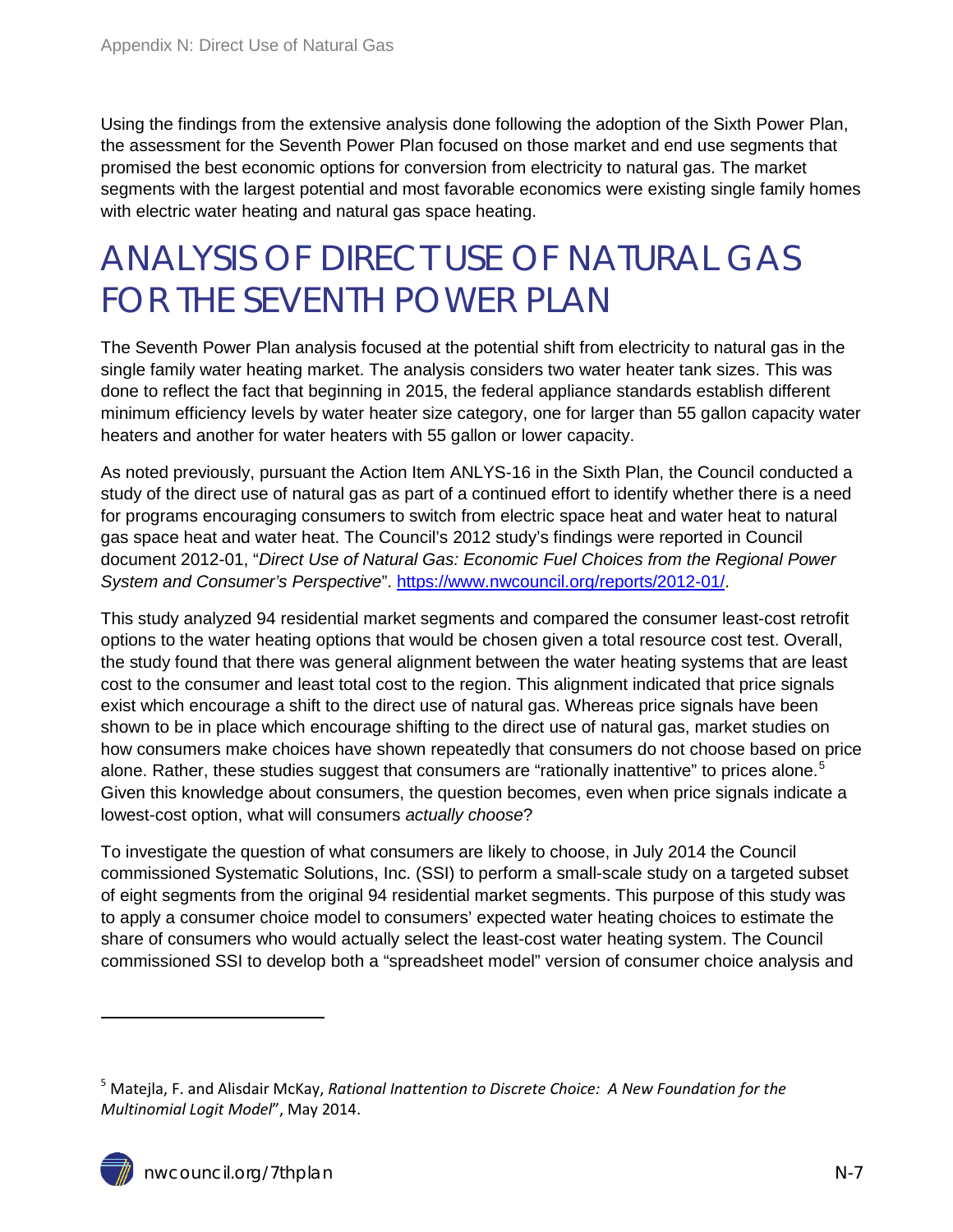to conduct an analysis using the same assumptions in ENERGY 2020, the Council's long-term load forecast model.

#### **Using Consumer Choice approach, two alternative scenarios were explored.**

- 1. Business-As-Usual This case assumes the market share for each choice of water heating technologies depends on the relative perceived cost of that technology compared to all other choices. The results provide a baseline of expected future behavior.
- 2. Least Cost This case assumes that lowest life cycle cost technology takes 100 percent of the market. This case is identical to that assumed in the Council's 2012 analysis. It represents the maximum economic potential from switching fuels from the consumer, rather than regional perspective.

Figures N - 3 and N - 4 below illustrate the results of this analysis using the average electricity and natural gas prices (i.e., retail cost) for Washington and Oregon states. Note that analysis starts with 100 percent electric water heater saturation in both states since the "base condition" only includes homes with electric water heating. However due to differences in electricity prices and natural gas availability the marginal market shares are different between the two states.



<span id="page-7-0"></span>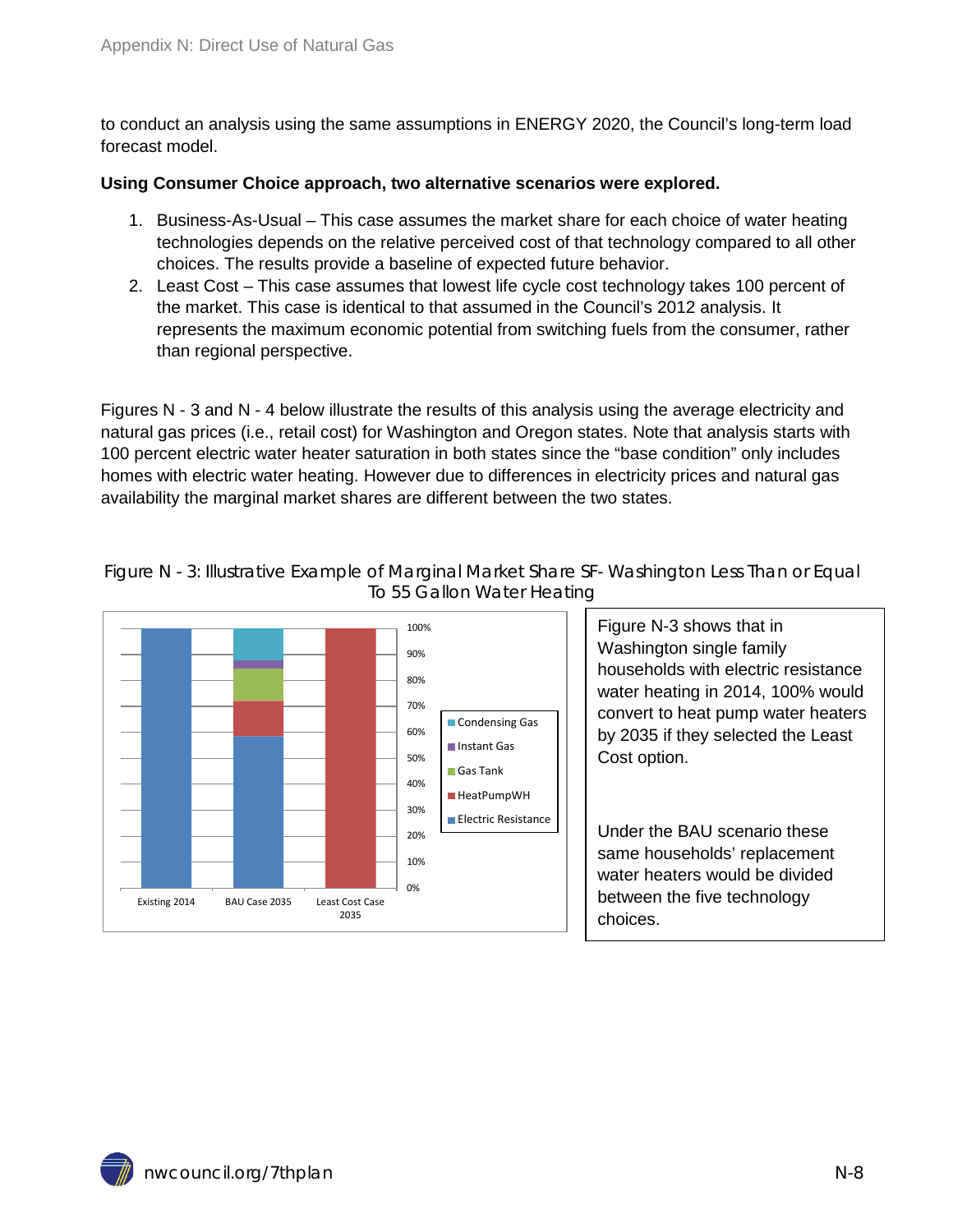<span id="page-8-0"></span>



Figure N-4 shows that in Oregon single family households with electric resistance water heating in 2014, 100% would convert to an natural gas water heater by 2035 if they selected the Least Cost option.

Under the BAU scenario these same households' replacement water heaters would be divided between the five technology choices.

<span id="page-8-1"></span>Figure N - 5 shows the reduction in electricity usage (in average megawatts) when comparing regional electricity consumption for water heating in 2035 under the Least Cost scenario compared to the consumption under the Business as Usual case.



Figure N - 5: Reduction in Electricity Usage by 2035 (aMW)

Figure N - 6 shows change in regional natural gas consumption by 2035 for the consumers (i.e., direct use) and for the electricity generators (Northwest Utility) and the net total consumption.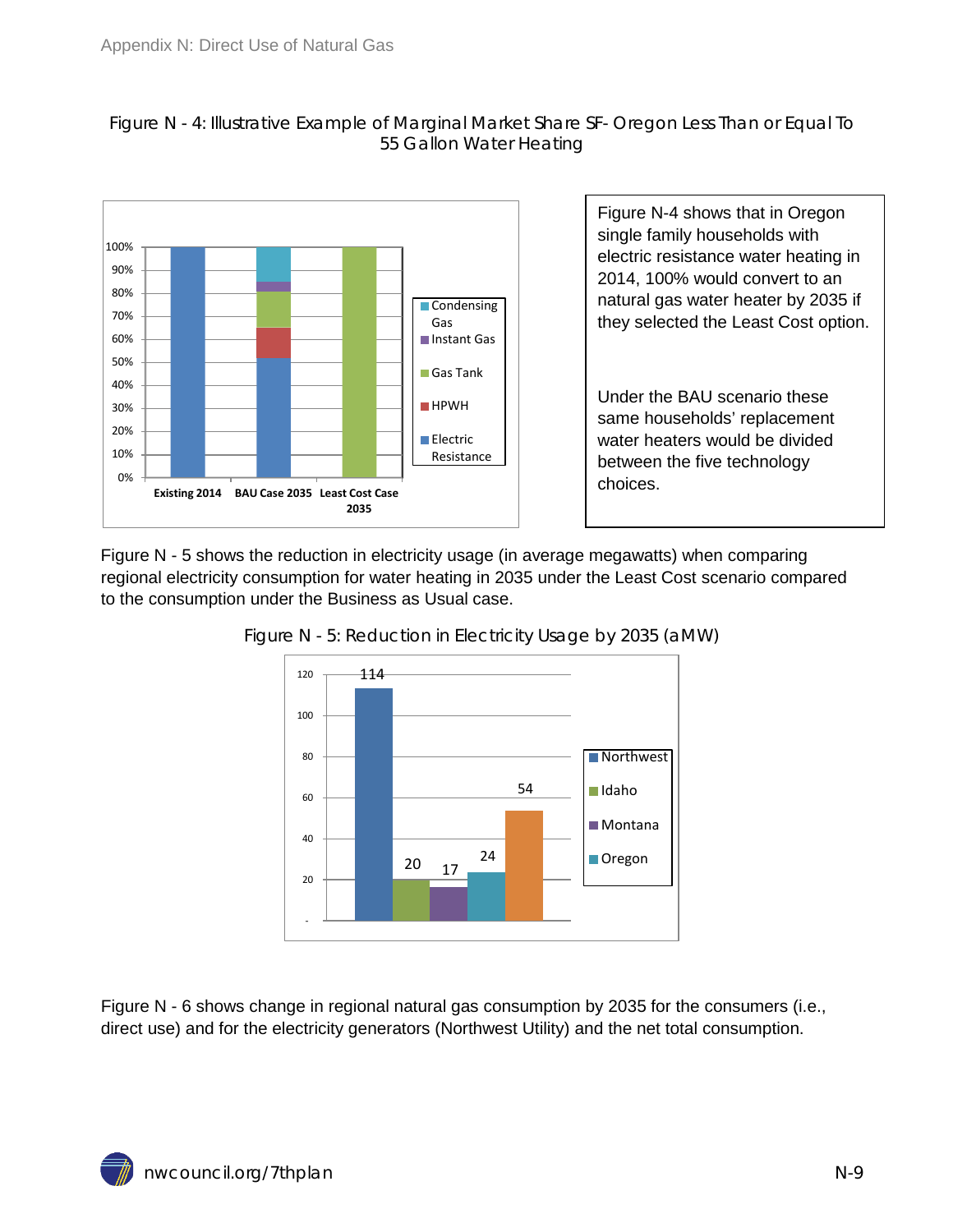<span id="page-9-1"></span>

Figure N - 6: Change in Natural Gas Usage by 2035(TBTU)

## <span id="page-9-0"></span>Findings from the 2014 analysis:

Analysis shows:

- If consumers choose water heating fuel source based on least cost there would be reduction in regional electricity consumption, about 1000 gigawatt-hours (GWh) per year or 114 average megawatts (aMW) by 2035
- When lower demand from electric power generation is taken into account, regional natural gas consumption could also decline about 2.7 trillion British thermal units (Tbtu).

Using the consumer choice modeling approach in the Council's long-term model, the forecast of water heating market share for the draft Seventh Plan analysis shows continued trend in the switch from electricity as the fuel for water heating to natural gas. The speed of conversion reflected in the market share trends vary depending on the size of water heaters and consumer's needs. Figures N  $-7$  and N  $-8$  show the trend in electric and gas water heating market share for tanks with greater than 55 gallon capacity (N – 7) or less and those with 55 gallon or less capacity (N – 8). As can be seen from these figures, gas water heating's market share significantly increases in the larger tank category, while market shares for gas decline slowly in the smaller capacity tank category. This reflects the fact that gas and electric water heating technologies in the smaller capacity tank category are not significantly different in cost throughout the planning period.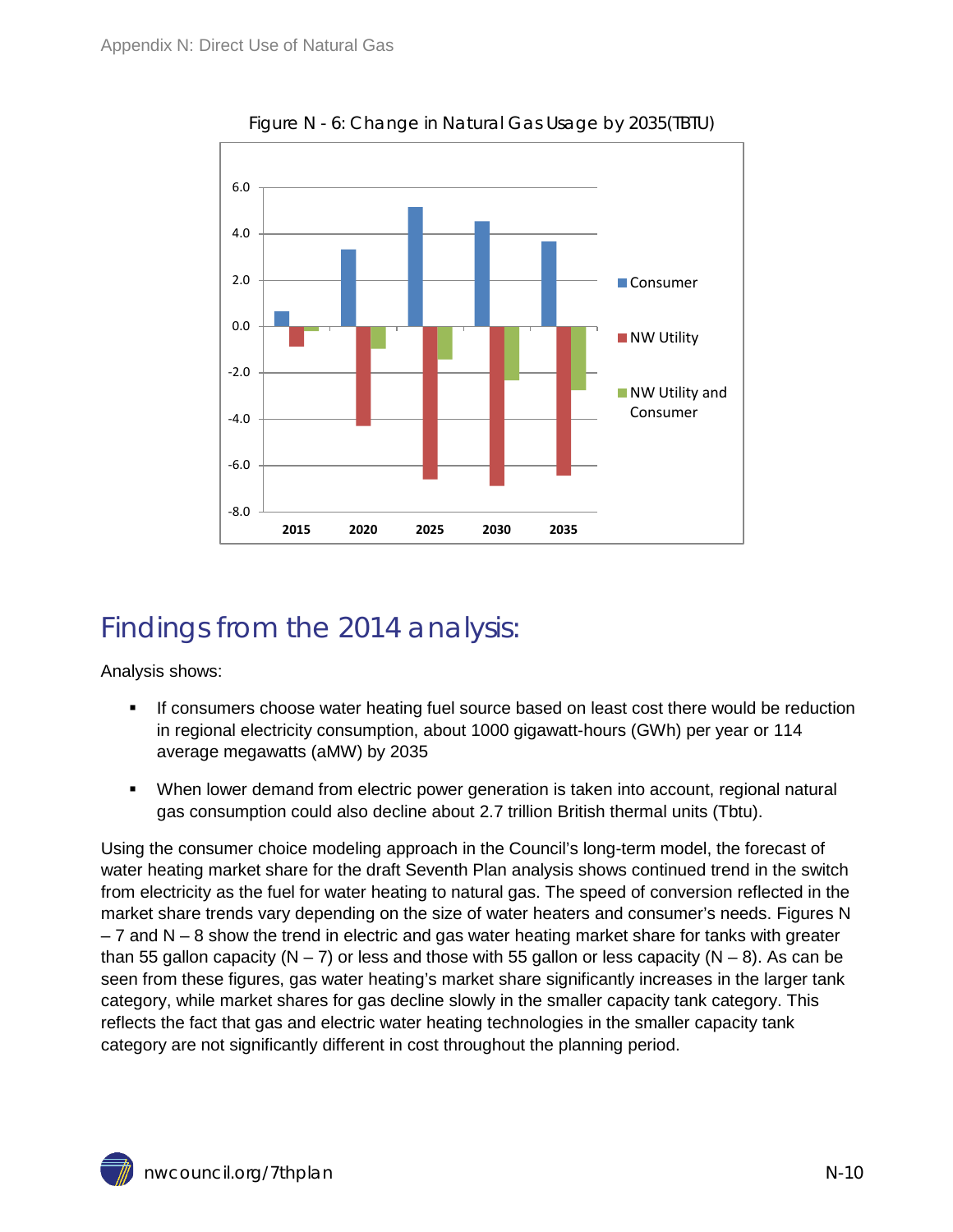<span id="page-10-0"></span>



<span id="page-10-1"></span>Figure N - 8: Forecasted average market share for water heaters 55 gallons or less in capacity

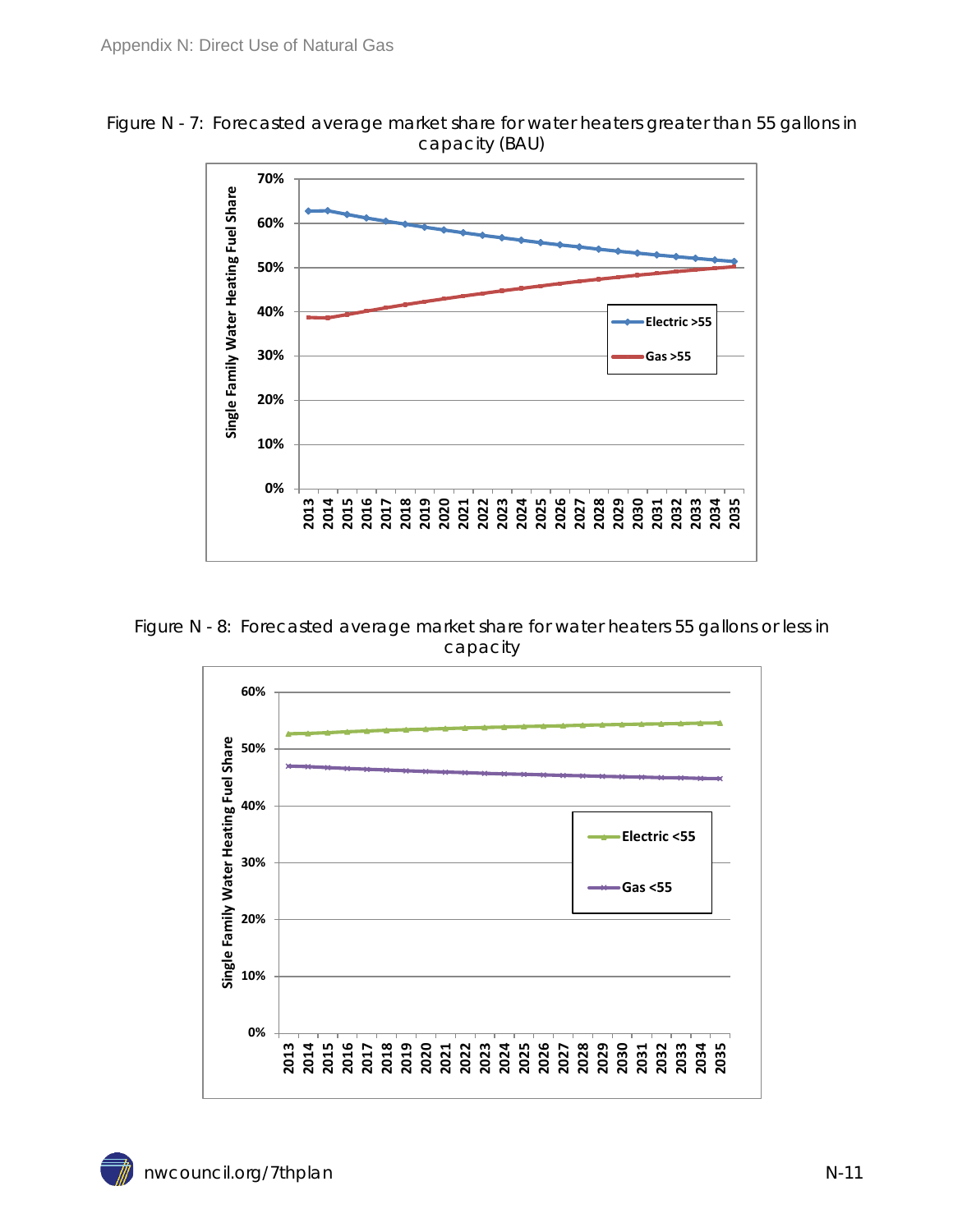The findings from the 2014 Direct Use of Natural Gas study were reviewed by the Council and then released for public comment. Feedback from regional entities on the analysis specifically ask for comments on these three questions:

- 1) "Are there data that show the trends Council is observing are not correct?"
- 2) "If one were to decide to intervene in water heating fuel choice market, are their practical program designs to identify consumers who could convert to gas water heating when the option is available?"
- 3) "Are there future market conditions (fuel prices, technology changes, non-price factors) such that the competition between natural gas and electricity warrant Council intervention in the market?

The Council received written comment from: two private citizens, Energy Trust of Oregon, City of Ellensburg Municipal Utility (electric and natural gas service area), NW Gas Association, Cascade Natural Gas, Northwest Natural, Puget Sound Energy, and Portland General Electric. In addition the Council received three academic papers on the topic from Portland State University graduate students studying Demand Response.

A summary of the feedback received and the details of each respondent's comments are available from the council website.<http://www.nwcouncil.org/energy/powerplan/7/DUG7thPlan>

## <span id="page-11-0"></span>Conclusions and Recommendations

In preparation for the draft Seventh Power Plan, the Council reviewed its prior findings on the economics of direct use of natural gas to displace residential space and/or water heating. An updated analysis was performed that focused on the eight market segments identified in the Council's 2012 assessment as providing both consumers and the region with economic benefits through conversion from electricity to natural gas. The updated analysis estimated the share of single family homes with electric water heating and natural gas space heating that would find economic benefits by conversion to natural gas water heating when their existing electric water heater required replacement. Two estimates were made. The first, which is comparable to the 2012 analysis, assumed that in all cases the most economical (i.e. lowest life cycle cost) water heating fuel type would be selected. The second case assumed that consumers would not always select the lowest cost option due to other "non-economic" barriers to conversion. This case found that fewer, but still a significant share of households, would alter their existing water heating fuel. Moreover, based on historical fuel selection trends, the study suggests that natural gas will continue to gain space and water heating market share while electricity's share of these end uses will continue to decrease.

Given the above findings and the public comments received, the Council decided to retain its current policy with a minor modification: the word "preserve" in the original statement was replaced with the work "promote".